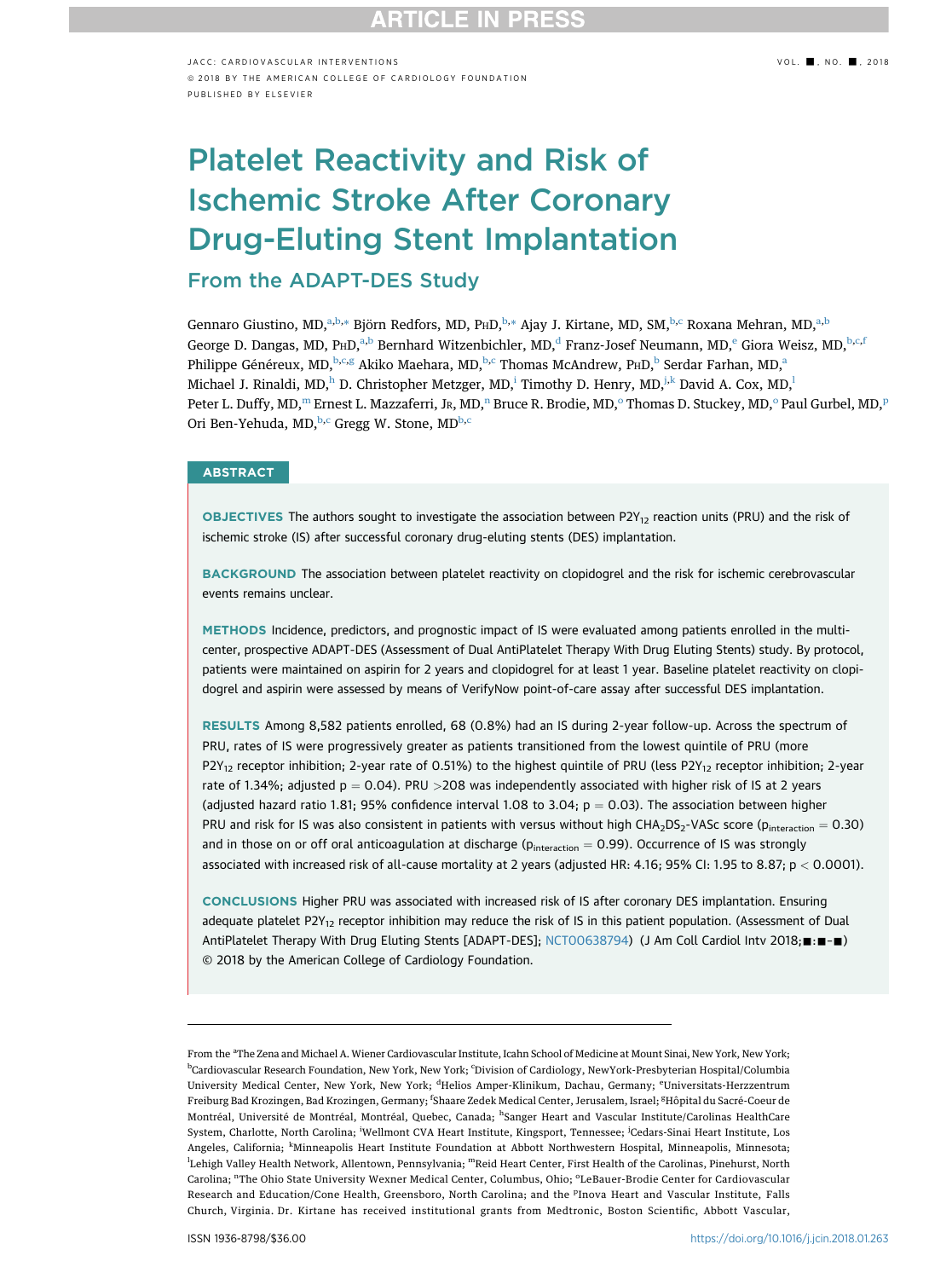## **RTICLE IN PRES**

### ABBREVIATIONS AND ACRONYMS

ARU = aspirin reaction unit(s)

- CI = confidence interval DAPT = dual antiplatelet
- therapy

HR = hazard ratio

- DES = drug-eluting stent(s)
- HS = hemorrhagic stroke
- IS = ischemic stroke
- PCI = percutaneous coronary intervention
- **PRU** =  $P2Y_{12}$  reaction unit(s)

ST = stent thrombosis

**A** fter percutaneous coronary inter-<br>vention (PCI) with drug-eluting<br>platelet therapy (DAPT) combining a P2Y<sub>12</sub> vention (PCI) with drug-eluting stents (DES), a period of dual antireceptor inhibitor and aspirin is recommended to prevent the occurrence of stentrelated thrombotic complications [\(1\)](#page--1-0). The pathobiological rationale of DAPT post-PCI is predicated on the need to protect the stented vascular segment while vascular healing and stent strut endothelialization are ongoing [\(1,2\)](#page--1-0). Additionally, platelet inhibition may prevent the development of atherothrombosis arising from atherosclerosis progression and acute plaque changes occurring outside the stented vascular segment, within the coronary vasculature, and possibly throughout the systemic arterial system  $(3,4)$ . A significant interindividual variability in platelet response to clopidogrel has been described and has been attributed to genetic and epigenetic factors

that influence pharmacokinetic and pharmacodynamic properties of clopidogrel [\(5,6\).](#page--1-0) As such, high on-clopidogrel platelet reactivity has been widely described as a strong independent predictor of increased risk of stent thrombosis (ST) and myocardial infarction after PCI [\(5,6\).](#page--1-0)

Stroke is a devastating clinical event associated with substantial morbidity and mortality [\(7\)](#page--1-0). Patients with coronary artery disease are also at an increased risk of ischemic stroke (IS) due to concomitant atherosclerotic disease within the extra- and intracranial arterial system or due to cardiogenic embolism  $(7-9)$  $(7-9)$ . Whether the degree of residual P2Y<sub>12</sub> receptor inhibition influences the risk of IS in a PCI population, in which the primary indication of DAPT is the prevention of coronary-related events, remains unclear. Therefore, in the largescale ADAPT-DES (Assessment of Dual Antiplatelet Therapy with Drug-Eluting Stents) study, we sought to investigate the association between platelet reactivity on clopidogrel and aspirin and the risk of IS in patients with coronary artery disease who underwent successful DES-PCI.

### **METHODS**

STUDY DESIGN AND OBJECTIVES. The ADAPT-DES study was a prospective, multicenter registry specifically designed to determine the association between platelet reactivity and ST after DES implantation. The design and major outcomes of the ADAPT-DES study have been previously described [\(6\)](#page--1-0). In brief, a total of 8,582 all-comers patients were prospectively enrolled at 11 sites in the United States and Germany.

Manuscript received November 15, 2017; revised manuscript received January 22, 2018, accepted January 24, 2018.

2

Abiomed, Cardiovascular Systems Inc., CathWorks, Eli Lilly, Siemens, Philips, ReCor Medical, and Spectranetics. Drs. Mehran and Dangas have received institutional research grant support from Eli Lilly/Daiichi-Sankyo, Inc., Bristol-Myers Squibb, AstraZeneca, The Medicines Company, OrbusNeich, Bayer, CSL Behring, Abbott Laboratories, Watermark Research Partners, Novartis Pharmaceuticals, Medtronic, AUM Cardiovascular, Inc., and Beth Israel Deaconess Medical Center; have served on executive committees for Janssen Pharmaceuticals and Osprey Medical Inc.; have served on data safety monitoring boards for Watermark Research Partners; have been consultants for Medscape, The Medicines Company, Boston Scientific, Merck & Company, Cardiovascular Systems Inc., Sanofi USA, LLC, Shanghai BraccoSine Pharmaceutical Corp., and AstraZeneca; and hold equity in Claret Medical Inc. and Elixir Medical Corporation. Dr. Witzenbichler has been a consultant/advisory board member for Volcano. Dr. Weisz has served as an advisory board member for AngioSlide, AstraZeneca, Corindus, Filterlex, M.I. Medical Incentive, Medtronic, Medivizor, TriSol, and Vectorious. Dr. Généreux has received speakers fees from Abbott Vascular, Medtronic, Edwards Lifesciences, Cardiovascular System Inc., and Tryton Medical Inc.; has received research grants from Boston Scientific and Cardiovascular System Inc.; has been a consultant for Cardiovascular System Inc., Medtronic, Edwards Lifesciences, Soundbite Medical Solutions Inc., Pi-Cardia, SARANAS, and SIG.NUM; and is a shareholder in Soundbite Medical Solutions Inc. and SIG.NUM. Dr. Maehara has received institutional grant support from Boston Scientific, St. Jude Medical, and Abbott Vascular; has been a consultant for Boston Scientific and OCT Medical Imaging Inc.; and has received speakers fees from St. Jude Medical. Dr. Rinaldi has served on advisory boards for Abbott Vascular, Boston Scientific, Cordis, and Edwards Lifesciences. Dr. Metzger has received symposium honoraria from Abbott Vascular and Boston Scientific. Dr. Henry has served on scientific advisory boards for Abbott Vascular, Boston Scientific, and The Medicines Company; and has been on the steering committee for the TRANSLATE study sponsored by Eli Lilly and Daiichi Sankyo. Dr. Cox has been a consultant for Abbott Vascular, Boston Scientific Corporation, and Medtronic. Dr. Duffy has been a consultant/speaker for Philips Medical/Volcano Corporation. Dr. Stuckey has served on an advisory board for Boston Scientific; and has received speakers honoraria from Boston Scientific and Eli Lilly/Daiichi Sankyo. Dr. Gurbel has been a consultant for Daiichi Sankyo, Bayer, AstraZeneca, Merck, Medtronic, CSL, Janssen, New Haven Pharmaceuticals, Boehringer Ingelheim, Amgen, DCRI, Idorsia, Ionis, and Haemonetics; has received grants from the National Institutes of Health, Daiichi Sankyo, CSL, AstraZeneca, Harvard Clinical Research Institute, Haemonetics, Coramed, Merck, Medicure, Abbott, Sinnowa, and the Duke Clinical Research Institute; has received lecture fees including service on speakers' bureaus from Astra-Zeneca, Daiichi Sankyo, Medicure, and Merck; holds stock or stock options from Merck, Medtronic, and Pfizer; and holds patents in the area of personalized antiplatelet therapy and interventional cardiology. All other authors have reported that they have no relationships relevant to the contents of this paper to disclose. \*The first two authors contributed equally to this work.